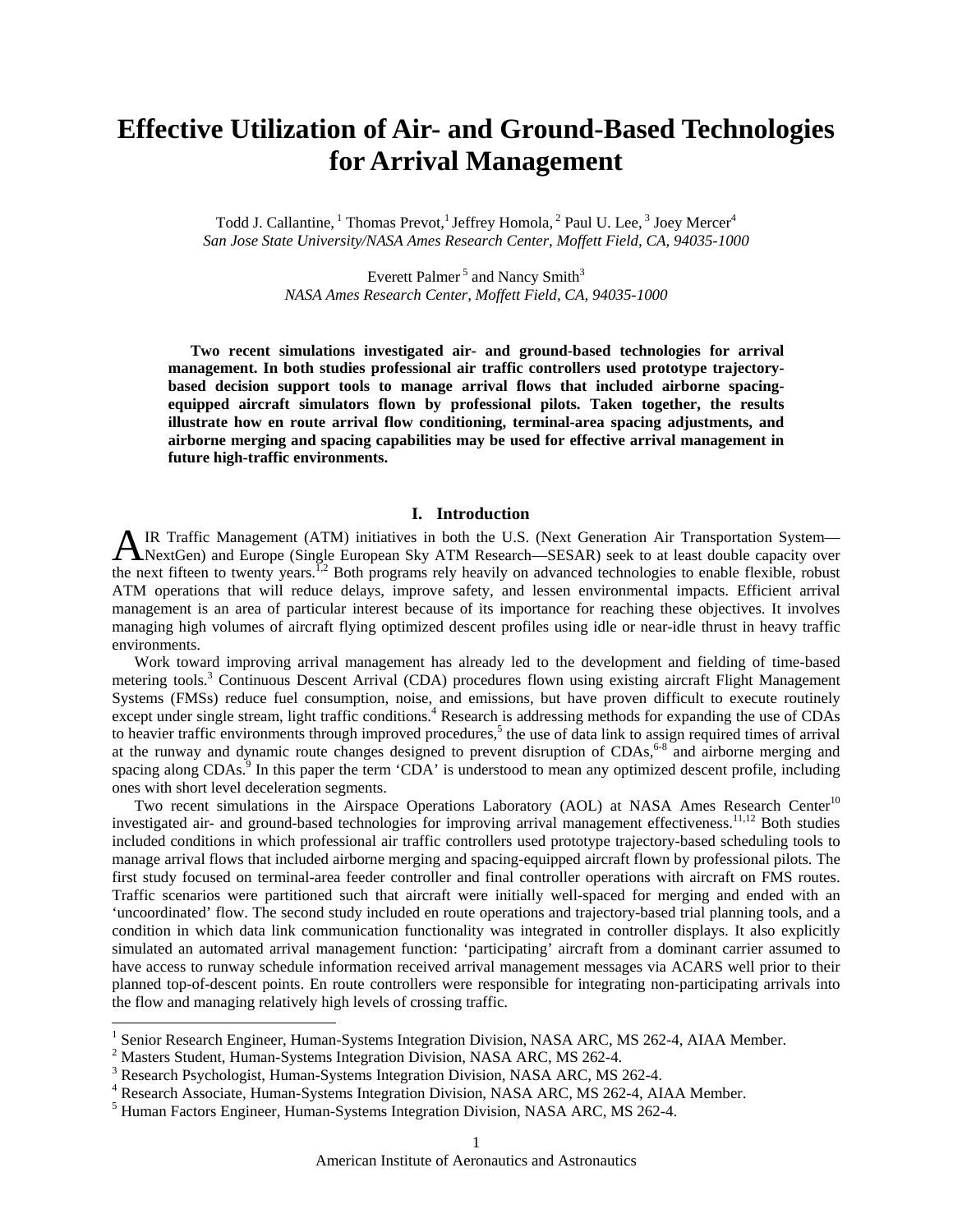This paper first summarizes each study along with its key findings from an ATM perspective. It then synthesizes the results and discusses their implications for NextGen research. In combination the results show arrival flow conditioning based on shared runway schedule information is important for managing aircraft on CDAs. They also show airborne merging and spacing capabilities are advantageous for improving runway throughput. The paper concludes with a discussion of related arrival management work and offers some recommendations for exploiting air- and ground-based technologies for efficient arrival management.

## **II. Terminal-Area Study**

The first study was conducted in the AOL in August 2004 to evaluate the feasibility and potential benefits of using pilot and controller decision support tools (DSTs) to support time-based airborne spacing and merging in Dallas/Ft. Worth (DFW) terminal-area (TRACON) airspace (Figure 1). Sixteen simulation trials were conducted in

each treatment combination of a 2x2 repeated measures design. In trials 'with ground tools,' air traffic controller participants managed traffic using sequencing and spacing DSTs. In trials 'with air tools' seventyfive percent of aircraft assigned to the primary landing runway were equipped for airborne spacing and merging, including flight simulators equipped with an enhanced cockpit display of traffic information (CDTI) flown by commercial pilots. All trials used two-controller teams consisting of a 'feeder' and 'final' controller (confederates served as center and tower 'ghost' controllers). In all trials controllers were responsible for separation and issued clearances by voice. All aircraft were equipped with FMSs and Automatic Dependent Surveillance-Broadcast (ADS-B) and entered airspace on charted FMS routes. Routes

to the primary landing runway were altitudeseparated at the merge point; routes from the southwest corner post included a level portion after the merge region (Figure 2). Each scenario began with a traffic flow entering the terminal area that was well coordinated for merging and spacing and ended with an uncoordinated flow.

## **A. Air- and Ground-Based Technologies**

Air traffic controller subjects used a highfidelity STARS (Standard Terminal Automation Replacement System) display emulation hosted on realistic large-format displays in the AOL. As a consequence of having fully FMS- and ADS-B-equipped traffic, controllers could display FMS routes and indicated airspeed was displayed beneath the aircraft target symbol in all treatment combinations.



**Figure 1. DFW TRACON study airspace.** 



**Figure 2. FMS Transitions to runway 18R.** 

In conditions when ground tools were available, displays also had integrated timelines and spacing advisory DSTs. The timelines showed estimated times of arrival (ETAs) at a reference point at the runway threshold computed using each aircraft's planned route through the forecast wind field, and scheduled times of arrival (STAs) based on a first-come-first-served landing sequence and a weight class-indexed matrix of temporal spacing intervals. The timelines also enabled controllers to perform slot reassignments and swaps.

Spacing advisory DSTs used the schedule and routings to advise a lead aircraft and spacing interval determined by the temporal spacing matrix. Datablocks automatically expanded to display the spacing advisory in the third line when aircraft were within 30 seconds of their advised interval. Controllers could change the advised lead aircraft and/or the spacing interval, and highlight a spacing equipage indicator to remind them that an aircraft should be complying with a spacing clearance. A 'history circle' that showed where the lead aircraft was *spacing interval* seconds ago appeared when controllers dwelled on aircraft that had a spacing advisory available. An aircraft directly following its lead aircraft at the correct spacing interval appeared centered in the history circle.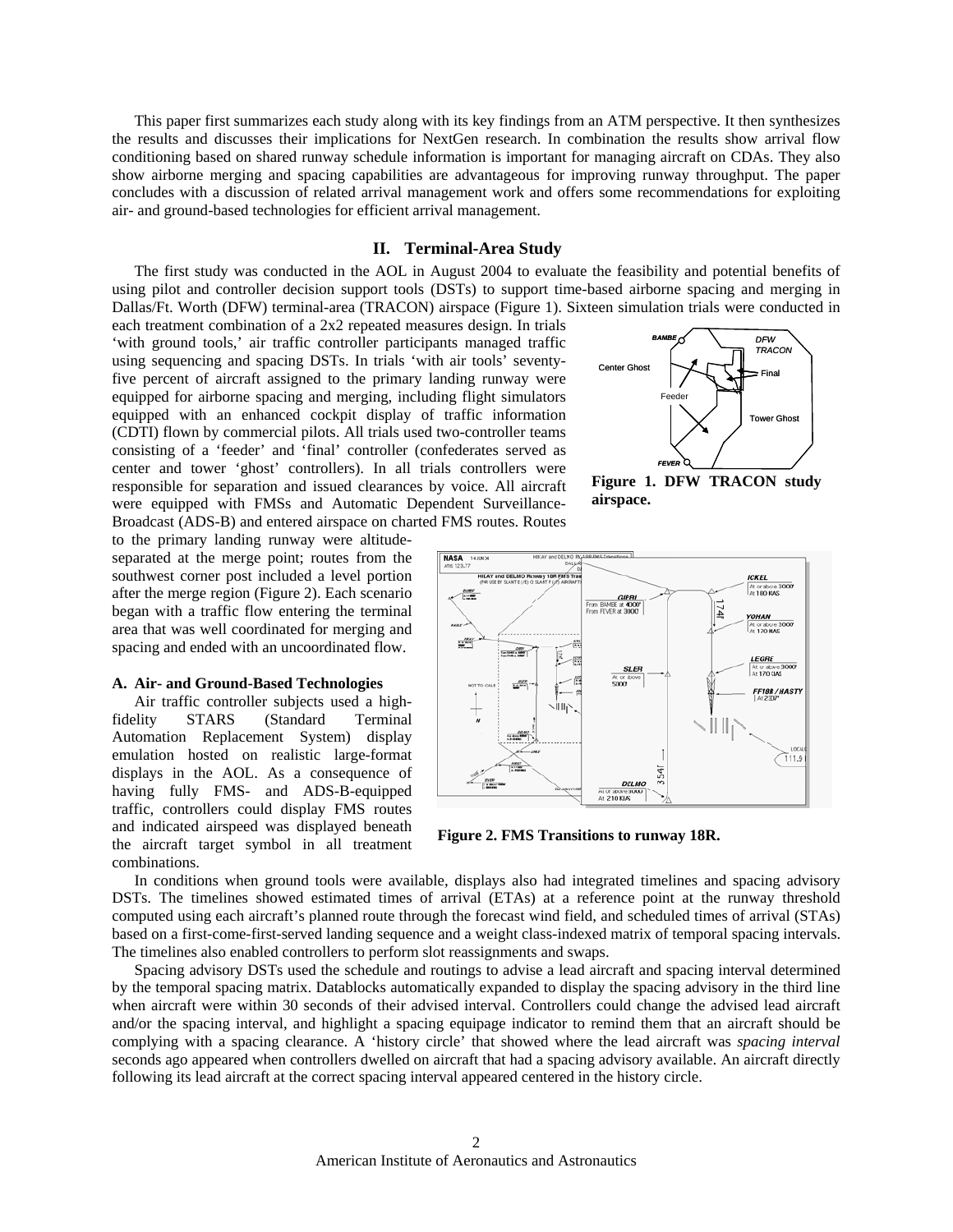Seventy-five percent of aircraft assigned to the primary landing runway were equipped for airborne spacing, including all CDTI-equipped piloted simulators. Controller participants were briefed to issue airborne spacing clearances when conditions were suitable and cancel spacing if they saw fit.

#### **B. Results**

The histogram (plotted as lines) in Figure 3 depicts inter-arrival spacing accuracy relative to the temporal spacing matrix measured at the final approach fix (FF18R). Inter-arrival spacing improved in conditions with airborne spacing-equipped aircraft. Controller DSTs did not further improve accuracy over Air Tools alone, but did help controllers err on the conservative side relative to No Tools, suggesting an improved awareness of required spacing.

Differences in throughput measured at FF18R across conditions were not significant ( $p = 0.10$ ) because, even in the No Tools condition, controllers were still very efficient in delivering aircraft. However, potential go-around situations not reflected in the throughput values arose most often in the No Tools condition.

Flight time and distance from each metering fix to FF18R were used as surrogate metrics for fuel efficiency. No significant differences in either flight time or flight distance were found, likely because aircraft flew coupled to the FMS an average of approximately 90 percent of the time in all conditions. However, when measured to the point when final controllers transferred control to the tower, significantly longer values were observed in the Ground Tools condition ( $p < 0.05$ ). This suggests that with DSTs final controllers kept aircraft longer in order to monitor and ensure proper spacing.

Clearances were inferred from pilot action data in order to examine the control methods controllers employed. Speedrelated clearances were reduced in Air Tools conditions. The overall number of clearances was also reduced, particularly for the final controller.

Inter-arrival spacing accuracy and clearances were both affected by how well the merging flows were initially coordinated. Figure 4 depicts spacing accuracy histograms for the coordinated flows in each condition measured when the final controller transferred control of the aircraft to the tower controller. The coordinated flows exhibit greatest accuracy for the Air & Ground Tools conditions,



**Figure 3. Spacing accuracy at the runway 18R final approach fix.** 





**Figure 4. Spacing accuracy for aircraft in coordinated flows.** 



**Figure 5. Spacing accuracy for aircraft in uncoordinated flows.**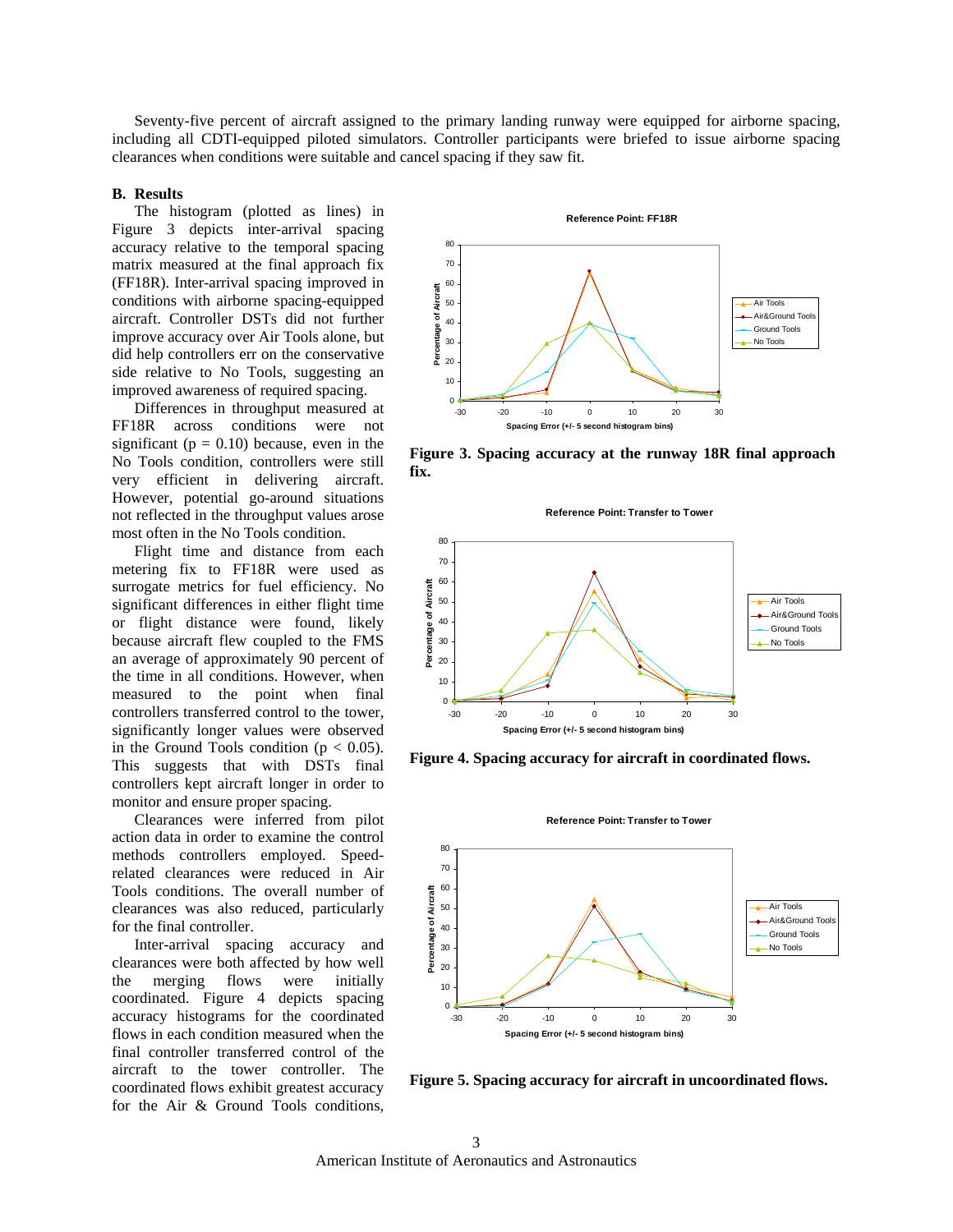followed by Air Tools, then Ground Tools. Figure 5 shows accuracy measures for aircraft in uncoordinated flows. These results suggest that with airborne spacing, controllers can achieve better spacing accuracy even when merging flows are not well coordinated. Again the Ground Tools produced more conservative spacing, whereas No Tools showed broad variation in spacing accuracy.

Controllers issued proportionally more clearances to aircraft in uncoordinated flows. For each condition Figures 6 and 7 show the proportion of aircraft in coordinated and uncoordinated flows, respectively, that received a given type of clearance. For the coordinated flows, spacing clearances comprised a greater proportion of all the clearances issued, and both controllers issued smaller proportions of heading vectors and temporary altitudes that disrupt FMS operations. The relative proportions of clearances issued by the feeder and final controllers in the Ground Tools and No Tools conditions are much closer for the uncoordinated flows.



**Figure 6. Proportions of different clearance types issued to aircraft in coordinated flows.** 



**Figure 7. Proportions of different clearance types issued to aircraft in uncoordinated flows.** 

Controllers also issued proportionally fewer heading vectors in spacing conditions. An analysis of geographical locations at which controllers issued heading vectors suggests a trend toward earlier vectoring by the Feeder controller in the Air & Ground Tools condition relative to No Tools. Moreover, with Air & Ground Tools controllers issued the majority of heading vectors to aircraft in uncoordinated flows. Similar effects were observed for temporary altitude clearances. Generally speaking, aircraft in flows that were well-coordinated to merge used FMS autopilot modes—Lateral Navigation (LNAV) and Vertical Navigation (VNAV)—more consistently.

Subjective workload measures were collected via Workload Assessment Keypads (WAKs). At five minute intervals during each trial, a chime sounded and buttons labeled 1 to 7 on the WAKs illuminated, signaling controllers to rate their perceived workload on a 1 to 7 scale. The average WAK workload ratings remained in an acceptable range for all conditions and differences between conditions were insignificant. Subjective workload rankings of the conditions were also included as part of a post-simulation questionnaire. Rankings were lower for conditions with ground tools, implying the DSTs improved awareness of the traffic situation. Rankings also reflected a perceived workload increase from maintaining responsibility for separation even after delegating spacing tasks to aircraft.

Controllers rated all operations as safe, but ranked conditions with Ground Tools—and No Tools—as safer than all conditions with airborne spacing. Controllers also ranked the conditions according to their preference for use. A majority of controllers preferred the Air&Ground Tools condition, while the Air Tools condition was least preferable. Controller comments generally mirrored these rankings. In a mixed spacing equipage situation in which an unequipped aircraft was following a self-spacing aircraft, controllers noted problems issuing speeds to maintain proper separation because the lead aircraft was flying variable speeds to maintain its target spacing. Finally, the controllers felt the concept would work better if they were relieved of distance-based separation requirements for self spacing aircraft.

## **III. Dominant Carrier Arrival Management Study**

The second study was conducted in the AOL in September 2006 to evaluate a concept in which a dominant carrier with access to runway schedule information could aid in conditioning arrival flows and conduct merging and spacing operations with its equipped fleet. The concept is an adaptation of the Trajectory-Oriented Operations with Limited Delegation concept,<sup>13</sup> tailored to align closely with the efforts of the U.S. Merging and Spacing working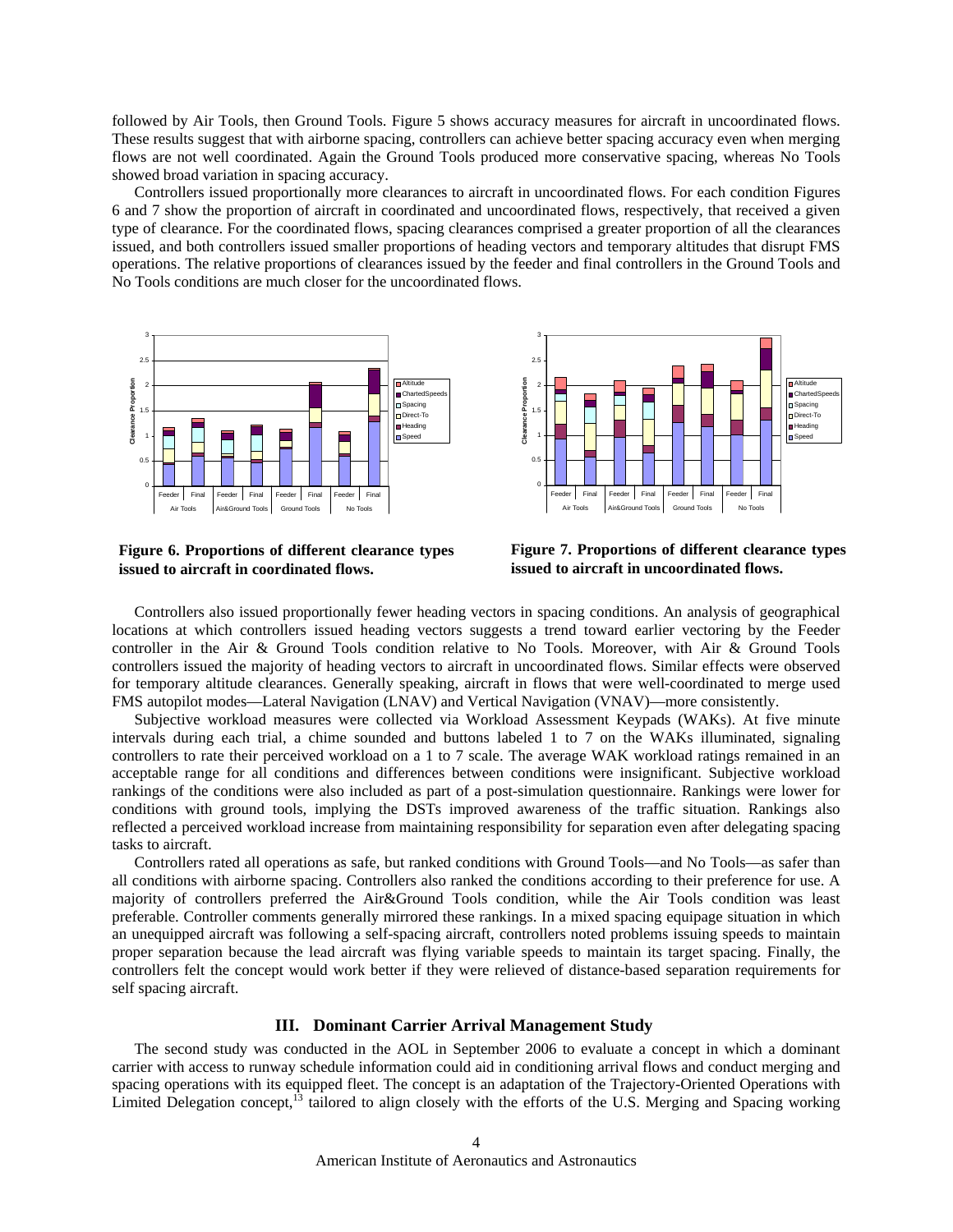group, which includes United Parcel Service (UPS), FAA, MITRE, and NASA participants. Air traffic controllers who were responsible for separation managed a heavy eastbound arrival flow into Louisville Standiford airport (SDF). Nearly ninety percent of arrivals were participating UPS Boeing 757s and 767s equipped with FMSs and ADS-B 'out,' including piloted CDTI-equipped simulators. Traffic scenarios began several hundred miles from the airport, with high levels of crossing traffic in two high-altitude en route sectors and one low-altitude en route sector, and merging arrival streams in the terminal area. One professional air traffic controller staffed each sector (including the terminal area) (Figure



**Figure 8. ZKC/ZID en route and SDF TRACON study airspace.** 

8). Arrivals (including FMS-equipped non-participating aircraft) flew merging Area Navigation (RNAV) CDAs to a single runway (Figure 9). A 2x3 repeated measures design was used to test two airborne conditions (participating aircraft not equipped, or equipped, for airborne merging and spacing, denoted 'No Spacing' and 'Spacing,' respectively) against three ground-side conditions (current operations, controller DSTs for scheduling and spacing, and the same DSTs integrated with data link, denoted 'No Tools,' 'Tools,' and 'Data Link,' respectively). Two experimental trials were conducted in each treatment combination. All trials simulated a process of automatically data linking arrival management messages via ACARS to participating aircraft based upon shared runway schedule information. Controllers were responsible for integrating non-participating arrivals into the flows.



 **Figure 9. Merging RNAV CDA transitions to SDF runway 17R.** 

# **C. Air- and Ground-Based Technologies**

Air traffic controller participants again used high-fidelity display emulations hosted on realistic large-format displays in the AOL (DSR (Display System Replacement) displays for en route sectors, STARS for the terminalarea). Controllers could display FMS routes.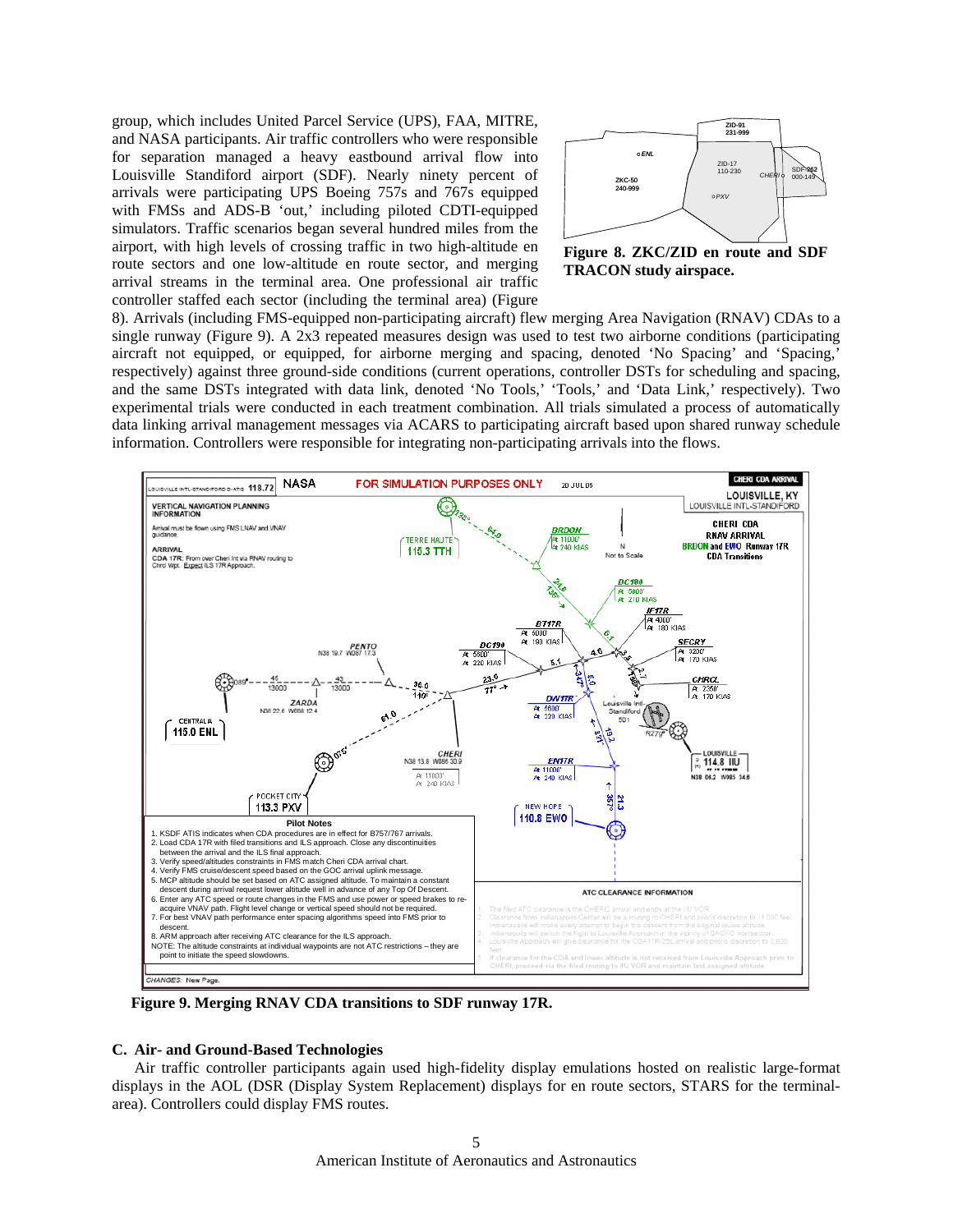In the Tools and Data Link conditions when ground tools were available, controller DSTs included timeline displays, speed advisories, a medium term conflict probe, a responsive trial planning function, and spacing status information. The timelines showed ETAs and STAs for the SDF 17R arrivals. A matrix of temporal spacing intervals was derived from the standard wake vortex separation matrix applied through the simulated wind fields, with an additional five second buffer. ETAs were computed based on an aircraft's flight plan routing, the charted CDAs, ADS-B-reported state information and an airline-supplied cost index; STAs were computed from the ETAs and temporal spacing matrix.

When SDF arrivals crossed an arc 300 nmi from the landing runway, the arrival management automation froze their STAs and computed a cruise/descent speed profile for meeting the STA along the CDA routing. If the aircraft was equipped for airborne spacing the arrival management system would further assess whether the scheduled lead aircraft was appropriately equipped and within range to conduct airborne merging and spacing operations. The arrival management automation then uplinked an arrival message to participating aircraft. The arrival message contained the destination airport, scheduled runway, STA, and cruise/descent speed schedule. If applicable it also contained the lead aircraft, assigned spacing interval, and merge point with the lead aircraft. The message content was designed to enable on-time arrivals with minimum spacing using different levels of FMS equipage. Had the simulation included Required Time of Arrival (RTA)-capable aircraft, those aircraft could have used the STA as an RTA instead of flying the cruise/descent speed schedule in VNAV.

In data link conditions the speed advisory and trial planning DSTs were integrated with data link communications, so that controllers could issue schedule-based speed advisories, and route and altitude trial plans, to equipped aircraft via data communication. All participating aircraft could receive data communication messages. Transfer of communications was also automated. Ref. 10 describes the DSTs and data link integration in detail.

Spacing history circles were again provided during Spacing trials. An algorithm based on the EUROCONTROL CoSpace logic<sup>14</sup> provided airborne merging and spacing functionality. The algorithm was refined from that used in the terminal-area study, and used target speed increments or decrements of five knots to maintain the required spacing. Pilots were briefed to engage spacing when in range of their assigned lead aircraft. Controllers were free to issue speed clearances that canceled spacing operations.

### **D. Results**

Airborne spacing again contributed to improved spacing accuracy. Figure 10 depicts histograms (as lines) of the actual spacing minus the required spacing for aircraft that used airborne spacing and the same aircraft in conditions without airborne spacing. Significant differences in the mean  $(p < 0.001)$  and variance  $(p < 0.001)$  of the inter-arrival spacing for these aircraft were observed.

The impact of the arrival management automation was analyzed in terms of arrival time error, defined as an aircraft's actual time of arrival (ATA) at the runway scheduling point minus its STA (i.e., an aircraft that arrives before its STA has a negative arrival time error). The data were partitioned for participating  $(n = 40$  per treatment combination) and non-participating aircraft  $(n = 10)$  per treatment combination), because effects were expected to differ between those categories. The results reflect some large errors due to twice having to reintegrate an aircraft into the arrival flow in the terminal area.

Figure 11 compares the observed arrival time errors for Spacing trials versus those with No Spacing (mean values are diamonds;



**Figure 10. Spacing accuracy at SDF 17R for aircraft when spacing and in conditions without airborne spacing.** 



**Figure 11. Arrival time errors in conditions with and without airborne spacing.**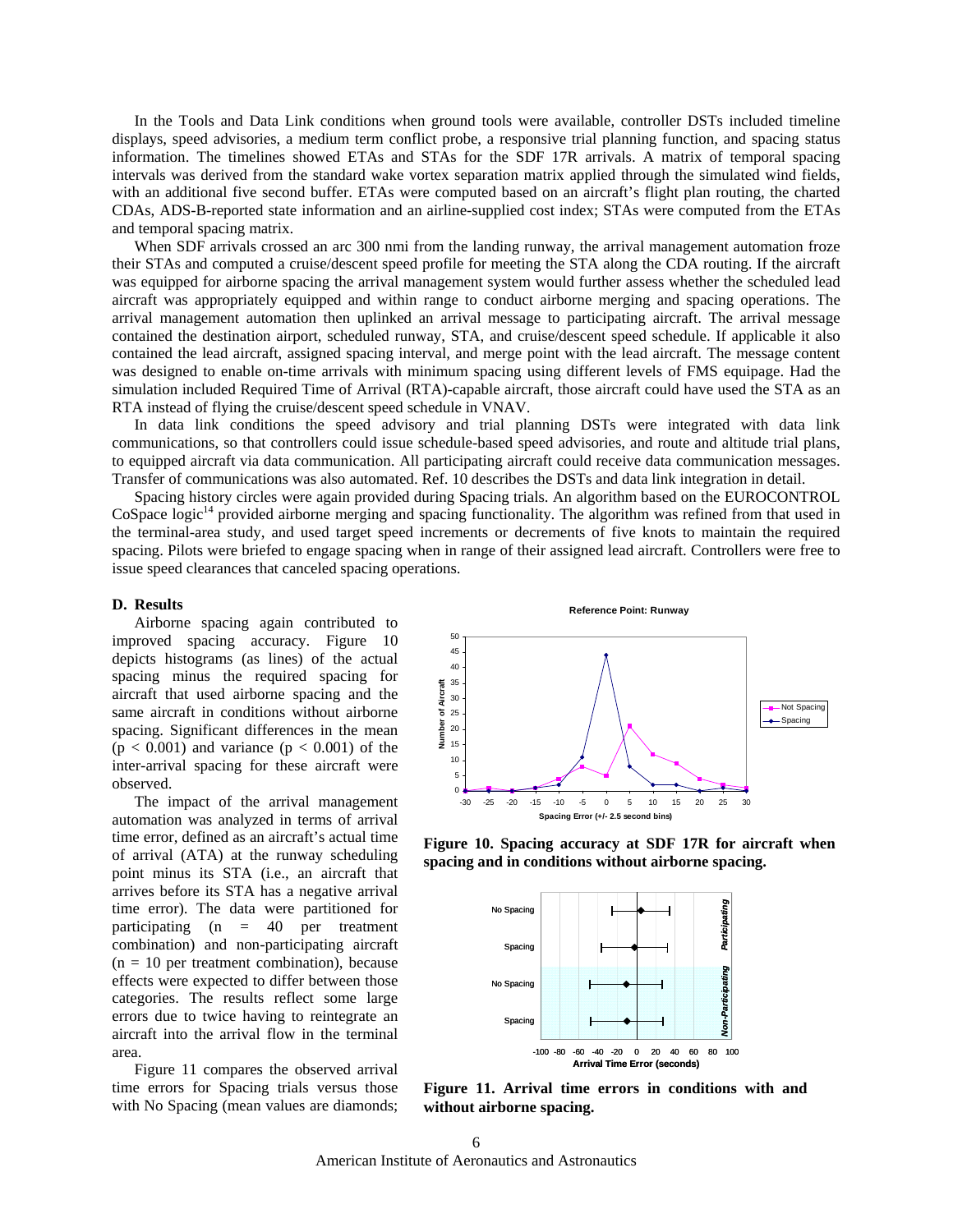bars represent one standard deviation in each direction), showing only a marginally significant reduction in the mean arrival time error for participating aircraft in Spacing conditions ( $p < 0.07$ ). Figure 12, however, shows controller DSTs in Tools conditions reduced arrival time variability significantly over No Tools conditions, even for participating aircraft ( $p < 0.001$ ). A consistent result was not observed in the Data Link condition. A possible explanation with future research implications is that the integrated data link functionality made it *too* easy for controllers to uplink speed advisories formulated under considerable uncertainty, such as those that could sometimes be produced during descents.

Figure 12 also shows non-participating aircraft arrived on average 26 seconds earlier in the No Tools condition than in the Tools condition  $(p < 0.047)$  with a much larger variability ( $p < 0.001$ ). This likely resulted from controllers' tendency to speed up nonparticipating aircraft at the beginning of a bank of arrivals because they did not have information about where terminal-area merges were planned in the schedule.

Schedule conformance results for all treatment combinations (Figure 13) do not reveal any additional significant differences. Generally speaking, the data indicate that collaborative arrival flow conditioning by the automation and controllers improved on-time arrival performance. Fine-tuning the arrival flow with the aid of DSTs was also beneficial. The small but significant reduction in the mean and variance of the inter-arrival spacing



**Figure 12. Arrival time error for each ground-side condition.**



**Figure 13. Arrival time error for all treatment combinations.** 

observed in Spacing trials translates into a throughput increase of one or two aircraft per hour.

To manage CDA arrivals in the presence of high levels of crossing traffic, en route controllers adopted the current-day strategy of issuing arrivals early pilot's discretion descent clearances to a lower interim altitude (24,000 ft), then issuing the CDA descent clearance from the interim altitude. This strategy likely also contributed to the observed schedule conformance variability. Controllers were for the most part able to safely manage CDA arrivals in the presence of high levels of crossing traffic in all treatment combinations. However, one separation violation involving an SDF arrival was recorded.

Prior studies have noted some level of flight crew difficulty in managing aircraft energy during a CDA.<sup>5,15</sup> An analysis was therefore conducted to examine whether high levels of crossing traffic and spacing may have resulted in late descents and speed changes during the descent that in turn caused problems meeting downstream altitude and speed restrictions. In all conditions, some aircraft indeed crossed CHERI at altitudes considerably higher than the charted 11,000 ft crossing altitude, suggesting they were held high for traffic. Pilot and controller participants were briefed that when using airborne spacing aircraft were not required to comply with the 240 kt speed restriction at CHERI; accordingly, spacing aircraft showed the greatest incidence of excessive speed crossing CHERI. The majority of speed deviations involving aircraft not equipped for spacing were observed in the No Tools condition.

Relative energy metrics were computed by dividing the weight-independent specific energy due to an aircraft's actual crossing speed and altitude by that at the charted crossing speed and altitude. On average aircraft conducting airborne spacing had a significantly higher relative energy at CHERI than aircraft that were not spacing ( $p < 0.001$ ). Almost no aircraft were low on energy at CHERI, which is typical at the first crossing restriction following an idle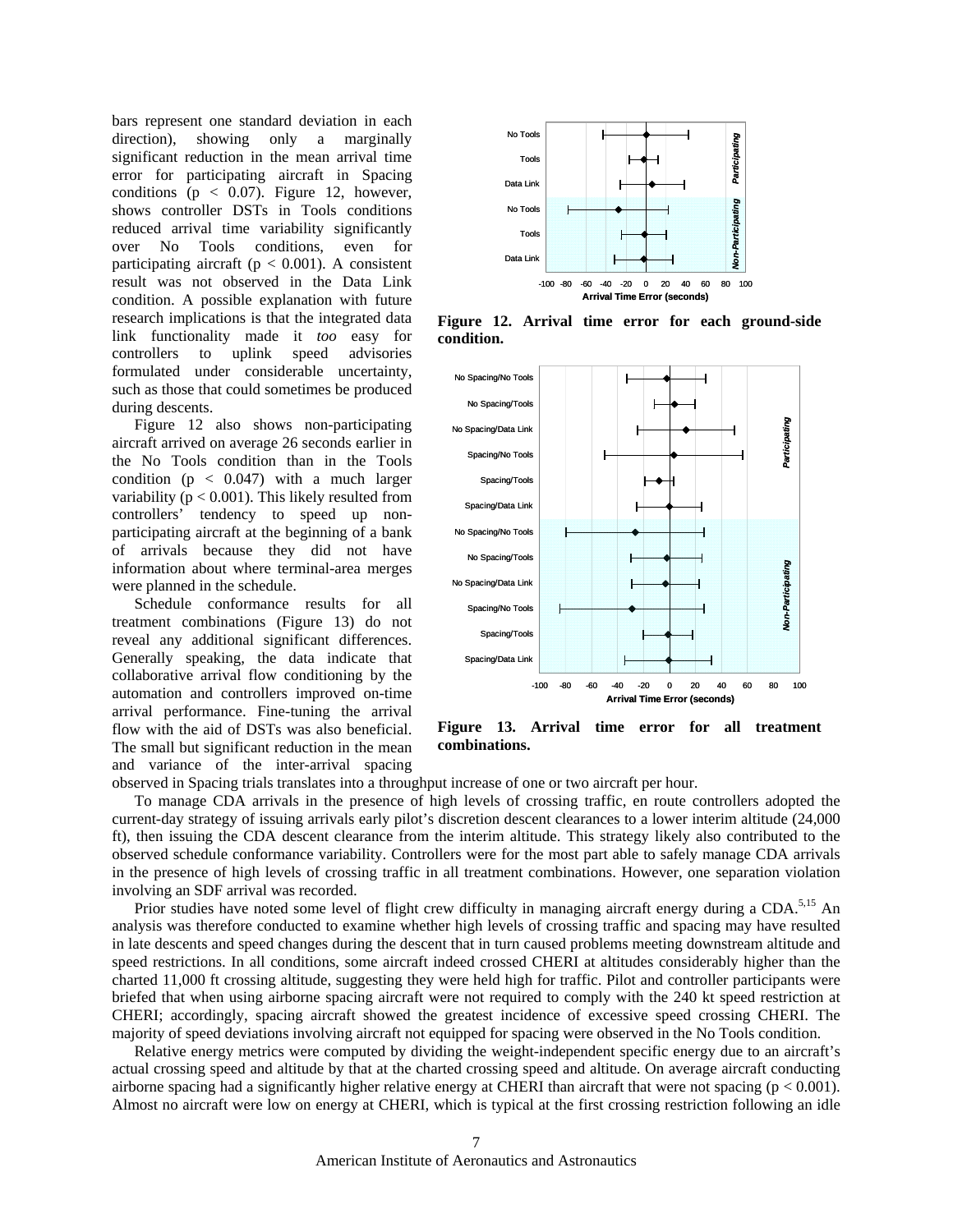descent. Most high energy levels at CHERI did not carry forward to downstream restrictions, but increased variability in downstream energy levels was observed for spacing aircraft due to target speed adjustments commanded by the spacing logic.

Subjective workload measures were again collected via WAKs at five minute intervals during each trial. All four test sectors exhibited no significant differences between conditions. Controller debriefings indicated airborne spacing helped reduce workload in en route sectors, once controllers identified a 'comfort zone' for canceling and resuming spacing. Breaks in the descent due to temporary altitude clearances caused a 'ripple effect,' with difficultto-manage speed offsets arising between successive aircraft. Controllers deemed using advisory DSTs to condition non-participating aircraft reasonable, and found data link 'great'—as long as messages were immediately accepted. Controllers also stressed the value of the timeline DST as a coordination and situation awareness tool.

# **IV. Discussion**

The two human-in-the-loop studies have some notable commonalities—and differences—in the ATM environments each simulated and in the analyses that were performed. Taken together, they illustrate the importance of arrival flow conditioning via shared runway schedule information together with downstream adjustments for efficient high-density terminal-area operations. They also emphasize the importance of energy management along CDAs and demonstrate that airborne spacing provides an incremental throughput advantage. This section discusses these and related issues in light of other relevant research.

# **A. Arrival Flow Conditioning**

Arrival flow conditioning, or how well arrival traffic was spaced upon entry to the terminal area, was an important issue in both studies. The terminal-area study used traffic scenarios partitioned to represent the effects of good versus poor arrival flow conditioning and showed a well-conditioned arrival flow was always helpful, regardless of whether controllers have DSTs or airborne spacing is used.11 The dominant-carrier study illustrated a collaborative approach to achieving well-conditioned flows by automatically data linking an arrival messages to participating aircraft while controllers integrate non-participating aircraft into the flow. Current time-based metering operations, as well as related CDA and arrival management research, also recognize the importance of arrival flow conditioning. Ref. 16 describes a simulation method for translating inter-arrival spacing requirements into required longitudinal separation at a transition altitude beyond which aircraft fly comparable speed profiles along a CDA. The approach considers nominal variations in winds, aircraft weight, and pilotage, and incorporates a specified probability of aircraft requiring downstream adjustments to produce separation criteria for each lead/trail weight class combination. Near-term arrival management simulation research also emphasizes planning the arrival flow in advance.<sup>17</sup>

A variety of schedule-related issues are central to effective arrival flow planning. First, schedules should consider merging arrival flows. Route geometry, altitude separation, and lead and trail aircraft speed profiles affect whether separation criteria are met at merge points. Both studies described in this paper used routes that avoided small-angle merges at low altitudes when flows were highly compressed. Altitude separation was used at the merge point in the terminal-area study. Schedule point selection is also important. Runway scheduling is attractive because CDAs should be assigned early in any case to maximize benefits. A runway-based schedule can also be shared by all arrival controllers (including final and tower controllers) and it interfaces cleanly with surface operations. However, runway scheduling demands trajectory predictions over greater distances and a larger range of altitudes than scheduling to an earlier point. It is also subject to uncertainties due to aircraft and FMS differences that affect Vertical Navigation (VNAV) usage, aircraft configuration-change effects, and approach performance. Trajectory predictions in both studies used wind forecasts that were close to the actual winds relative to differences that may be encountered in practice.

Issues also surround the manner in which arrival schedules are shared among Air Navigation Service Providers (ANSPs) and carriers. These include how, and by what horizon, carrier and ANSP sequence adjustments must be made, and how schedule-based DSTs are integrated with airline operations planning and ANSP systems. The principal argument for carrier involvement is that ANSPs cannot be expected to consider each carrier's businessrelated sequencing and scheduling considerations (for this reason, separate carrier-centered arrival scheduling systems are already in use<sup>7</sup>). The collaborative scheduling picture that emerges from these considerations is one in which carriers consider their individual needs and provide ANSP scheduling automation with their desired runways and sequences as early as possible. A 'master schedule' formulated according to the carrier preferences is shared among participating carriers; carriers assist in adjusting their aircraft to meet the scheduled sequence; en route ANSPs integrate non-participating aircraft into the flow. Collaborative arrival flow conditioning on the established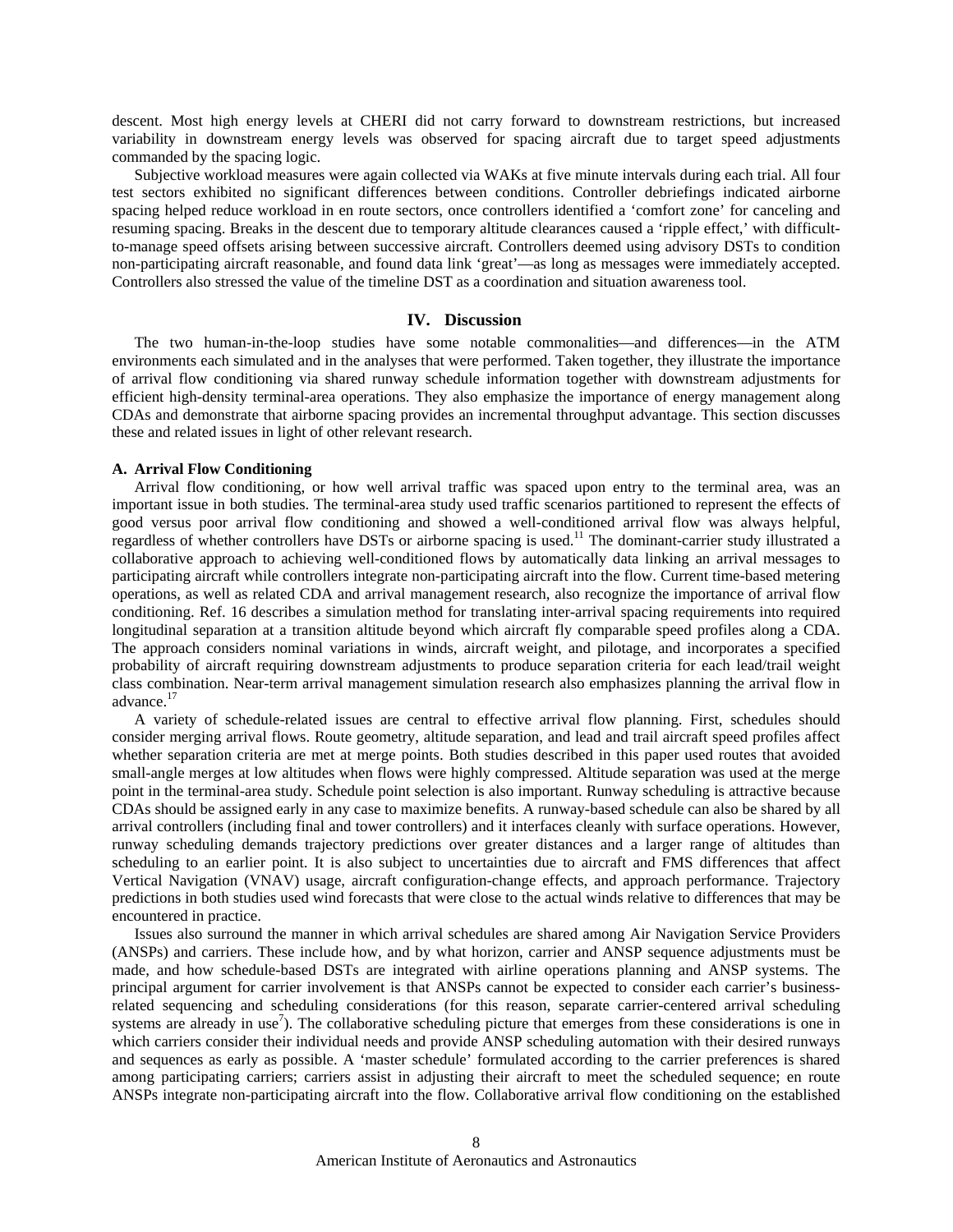sequence begins after the schedule freeze horizon. Carriers handle their arrivals; ANSPs condition non-participating arrivals. ANSPs continue to use arrival management DSTs to make small adjustments to the flows at points selected to afford implementation of the adjustments by flight crews and monitoring by the controllers. Suitably equipped arriving aircraft support ANSP trajectory prediction by supplying wind updates. Access to the evolving ANSP schedule enables carriers to stay aware of schedule changes that may affect their operations.

## **B. Terminal-Area Flow Adjustments**

Both studies investigated integrated controller DSTs for monitoring and adjusting the compressing arrival flows. The capability to make adjustments to achieve proper inter-arrival spacing has long been recognized as important<sup>18</sup>; profile variability and arrival time errors that accrue during CDAs have been observed in more recent studies, affirming this need.<sup>5,6,12,15</sup> The ease with which controllers can make adjustments and their effectiveness depends, first, on knowledge of the adjustments required, and second, on the means available to make them. In both studies, timeline DSTs provided controllers with a clear understanding of the arrival schedule. Analysis of the terminal area study data further showed that controllers could make required adjustments using less disruptive clearances when arrival flows were well-conditioned. The studies and related research suggest an iterative fine-tuning process that avoids over-control works best to null schedule conformance errors.

Again aircraft and FMS differences, pilot procedures, and the design of CDAs and airspace have implications for the effectiveness of terminal-area flow adjustments. Adjustments should be conducted along portions of the CDAs where pilots can effect the adjustment with the greatest likelihood of maintaining their planned vertical profile (see Ref. 15 for a discussion of pilot workload variation at different points along a CDA). If possible CDAs should include straight segments with shallow flight path angles to afford decelerations. Pilot participants in the second study agreed that energy management is easier when engine thrust is above idle. Furthermore, adjustments in progress during transfer of communications should be avoided in order to minimize controller workload associated with the additional coordination required.

The studies described here both assumed arrival routings were separated from departure routings, in keeping with the increasing importance of RNAV/RNP-separated arrival and departure routes in future ATM concepts.<sup>1</sup> Lateral maneuvers (e.g. small vectors or direct-to clearances that do not significantly impact the VNAV profile) further require that there is sufficient room to maneuver between routes. Some additional route design factors are described below.

## **C. Airborne Spacing**

Airborne merging and spacing improved inter-arrival spacing accuracy in both studies. An important difference between the studies was the manner in which airborne merging and spacing guidance was engaged. In the first study, controllers were responsible for issuing spacing clearances or canceling them by issuing a speed clearance. The idea was to issue spacing clearances when the aircraft were nearly properly spaced, in order to 'lock in' the desired spacing. In the second study, pilots could engage spacing whenever their aircraft was within ADS-B range of their assigned lead and in an appropriate position. One effect of this procedure was that spacing guidance could be activated much further from the destination airport than in the first study, which controllers found helpful. However, spacing aircraft experienced energy management problems along the CDAs.

In both studies the proportion of aircraft in the arrival flows that were unequipped for spacing was high enough that controllers could not manage the unequipped aircraft as isolated 'special cases.' This is likely to remain the case for some time. Latter phases of planned airborne spacing deployment by the U.S. Merging and Spacing working group that seek to extend operations to multiple runways, and to airports not dominated by a single carrier, recognize the continued importance of schedule conformance in ensuring proper spacing between equipped and unequipped aircraft.<sup>20</sup> By the mid-term (2015) time frame an ANSP-mediated process is envisioned by which an equitable master schedule would be created that considers the scheduling preferences of multiple participating carriers. Schedule conformance would be achieved through a collaborative process similar to that described above, although by that time not all carriers participating in schedule formulation need be responsible for conditioning arrivals themselves via in-house advisory capabilities.

Operations in which airborne spacing in the terminal area provides the sole means of achieving the proper interarrival spacing have been investigated by researchers at EUROCONTROL, leading to route/airspace design requirements for spacing operations.<sup>21</sup> For example, legs should be added to standard trajectories to enable controllers to expedite or delay aircraft while keeping the aircraft on FMS trajectories (cf. Ref. 17). Routes should also be structured so that a range of possible arrival paths are available, segregated from departures and over-flights. The difference in path length should correspond at least to the size of a 'slot.' In addition, "sequencing legs" should be vertically separated, straight and parallel to afford easy visualization, separated so as not to lose space, and of a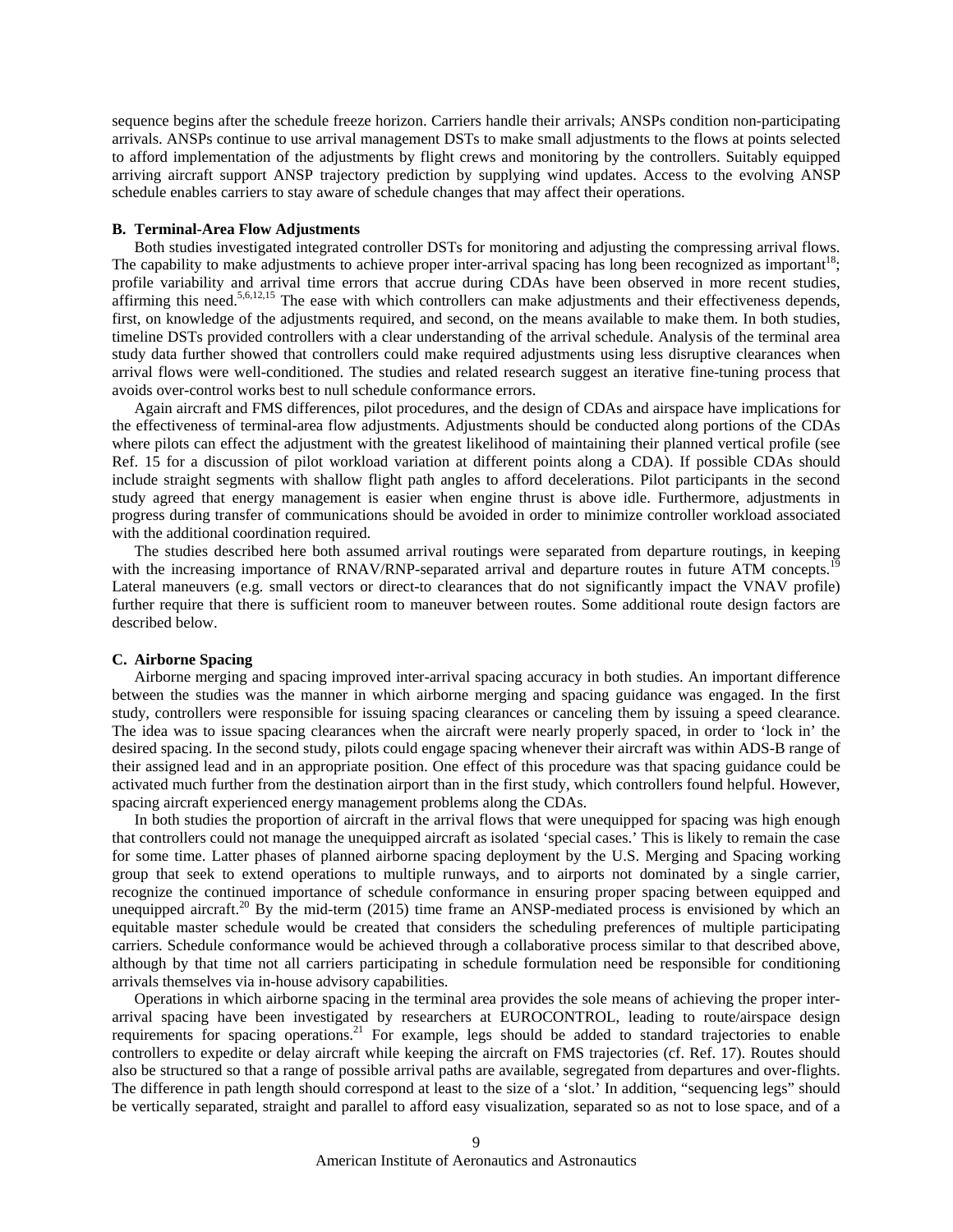length appropriate for avoiding difficult merge situations. These and other requirements yield a very 'clean' airspace configuration and highly organized traffic flows—and may usefully translate to RNAV/RNP route design. Finally, with all aircraft equipped for spacing and without schedule-based DSTs, Ref. 21 reports seventy-five percent of aircraft arrived within five seconds of their target spacing. These results are only slightly better than those in the terminal-area study (Figure 3), suggesting any performance decrement due to the presence of unequipped aircraft may be relatively small.

## **V. Conclusion**

Taken together, the studies provide insights into the potential for integrating air- and ground-based technologies to meet NextGen objectives. The results indicate it is possible to conduct CDAs in high-density airspace, although research is needed to provide the highest possible trajectory prediction accuracy and ease of fine-tuning arrival flows while minimizing energy management problems. Airborne spacing can provide a throughput increment and, if mature guidance is employed properly, a controller workload decrement. Research should address the development of enhanced air- and ground-based arrival management technologies to manage high-density traffic, as well as the design of RNAV/RNP CDA and departure routes servicing multiple runways and proximate airports. The use of reduced or dynamic spacing matrices also requires research. For NextGen operations all of these issues must be addressed in the context of dynamic routings and airspace.

## **Acknowledgments**

This work, and the arrival management simulation, was funded by the NASA Airspace Systems Program Super Density Operations (SDO) Project. Thanks to John Marksteiner of the FAA Surveillance and Broadcast Services Office, and Captain Bob Hilb of UPS for recruiting air traffic controller and pilot participants. Thanks also to the Merging and Spacing group led by Randy Bone and Peter Moertl of MITRE, Dave Williams at NASA Langley Research Center, Vernol Battiste, and Douglas Isaacson, Associate Principle Investigator for the SDO Project. The NASA Airspace Systems Program Advanced Air Transportation Technologies Project funded the terminal-area simulation, with valuable interest and support from the Air Line Pilots Association, the National Air Traffic Controllers Association, and the FAA Air Traffic Services Office.

# **References**

<sup>1</sup>Joint Planning and Development Office, "Concept of Operations for the Next Generation Air Transportation System," Draft Version 0.2, July 24, 2006. 2

<sup>2</sup>SESAR Consortium, "SESAR Definition Phase Deliverable 2, Air Transport Framework, The Performance Target," SESAR Document DLM-0607-001-02-00, December, 2006. 3

Farley, T., Landry, S., Hoang, T., Nickelson, M., Levin, K., Rowe, D., Welch, J., "Multi-Center Traffic Management Advisor: Operational Test Results," AIAA-2005-7300, American Institute of Aeronautics and Astronautics, Reston, VA, 2005. 4

Erkelens, L., "Research into New Noise Abatement Procedures for the 21st Century," AIAA-2000-4474, American Institute of Aeronautics and Astronautics, Reston, VA, 2000.

<sup>5</sup>Clarke, J-P., et al., "Development, Design, and Flight Test Evaluation of a Continuous Descent Approach Procedure for Nighttime Operation at Louisville International Airport," PARTNER-COE-2006-02, Partnership for Air Transportation Noise and Emission Reduction, Cambridge, MA, 2006.

Wichman, K., Carlsson, G., and Lindberg, L., "Flight Trials: "Runway-to-Runway" Required Time of Arrival Evaluations for Time-Based ATM Environment—Final Results," AIAA-2002-4859, American Institute of Aeronautics and Astronautics, Reston, VA, 2002.

 $A<sup>7</sup>$ ATH Group, ATILLA http://www.athgrp.com/attila.html, 2007.

<sup>8</sup>Mead, R., "Industry Initiative Promises Fuel Savings, Environmental Benefits and Greater Safety," ICAO Journal, Vol. 61, No. 4, pp. 7-10, 31, 2006.

<sup>9</sup> Moertl, P., Beaton, E., and Bone, R., "Airline Based Sequencing and Spacing Concepts for Managing Arrivals: Integration of Ground and Airborne Tools," Aircraft Dispatchers Convention, Washinton, DC, October, 2005.

<sup>10</sup>Prevot, T., Smith, N., Palmer, E., Mercer, J., Lee, P., Homola, J., and Callantine, T., "The Airspace Operations Laboratory (AOL) at NASA Ames Research Center," AIAA-2006-6112, American Institute of Aeronautics and Astronautics, Reston, VA, 2006. 11Callantine, T., Lee, P., Mercer, J., Palmer, E., and Prevot, T., "Simulation of Terminal-Area Flight Management System

Arrivals with Airborne Spacing," Air Traffic Control Quarterly, Vol. 14, No. 1, pp. 47-67, 2006. <sup>12</sup>Prevot, T., Callantine, T., Homola, J., Lee, P., Mercer, J., Palmer, E., and Smith, N., "Air/Ground Simulation of Traject

Oriented Operations with Limited Delegation," *Proceedings of the 7th U.S.A./Europe Air Traffic Management R&D Seminar*, Barcelona, July, 2007.